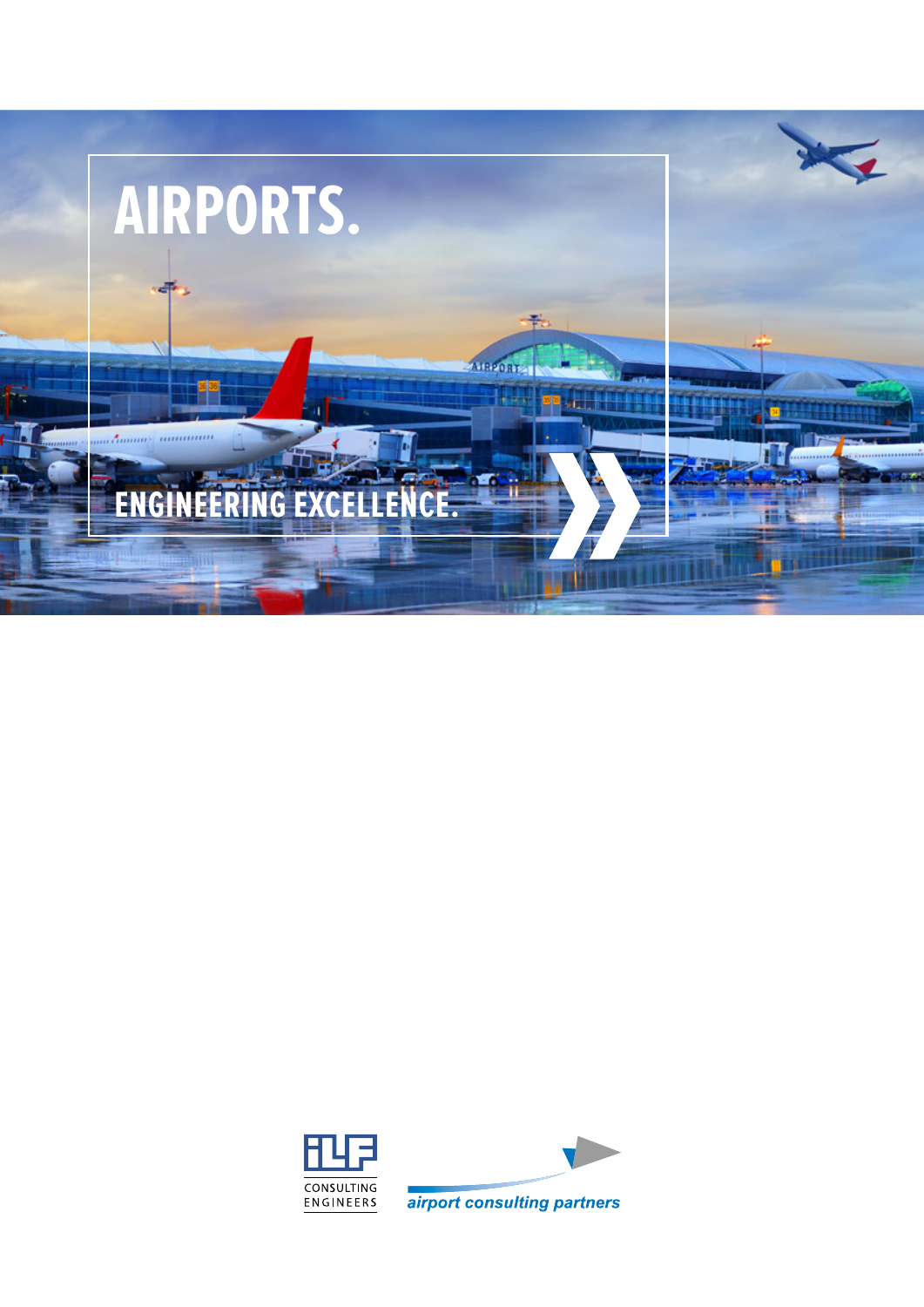## **AIRPORTS**

The significance of modern and efficient airports can best be understood by looking at the rapid increase in air traffic over the decades. Two-digit growth rates in air traffic, passenger numbers and freight volumes create a pressing need for innovative airport strategies within the globalized market. Competent design and engineering works are thus necessary to optimize the potential of both existing and future airports.



**ESTMENT VALUE OF 200+ BILLION USD WWW.ILF.COM/BUSINESS-AREAS/TRANSPORTATION-STRUCTURES/AIRPORTS/**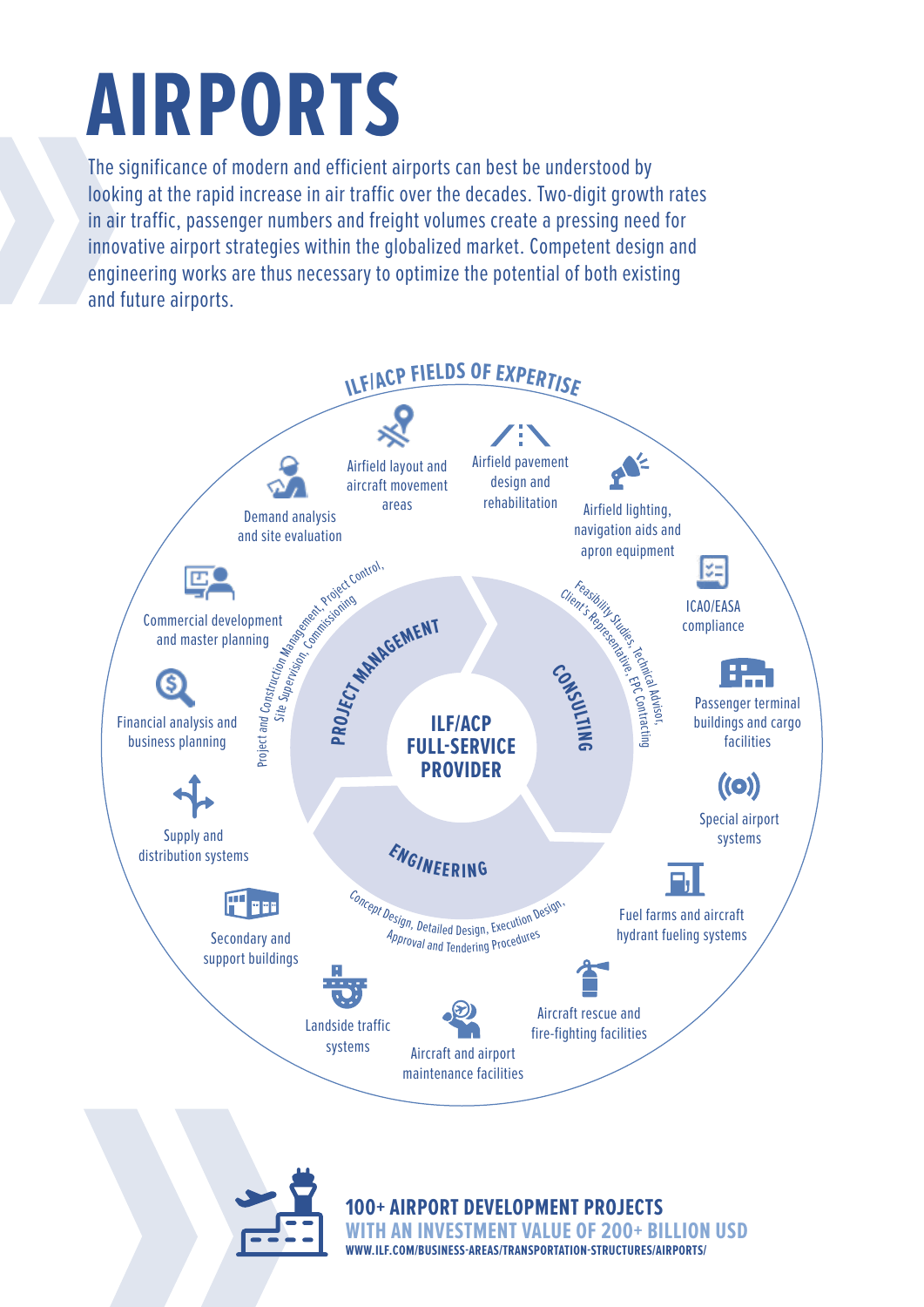During the last 25 years, ILF Consulting Engineers and its airport competence centre, airport consulting partners (acp), have successfully developed and implemented more than 100 airport projects in more than 30 countries around the globe.

ILF has demonstrated its unique understanding and proficiency in working in various roles for different clients – from public/private clients, operators and developers, to construction companies and financial institutions. Through its provision of consulting services on all topics related to airports and aviation infrastructure, ILF is your experienced full-service provider of high-quality, cost-efficient solutions.



*"The well-balanced development and the economic efficiency of airports, and the planning of integrated multi-modal transport systems, whilst taking environmental considerations into account, are our main priorities."*

Patrick Peppinghaus, Managing Director / Head of the Airport Competence Centre of ILF Consulting Engineers

## **PROJECT HIGHLIGHTS**

- Up to 70 million passengers/year seven of the largest airports in Europe (Frankfurt, Munich, Zurich, Vienna, Düsseldorf, Berlin, Hamburg)
- $\blacksquare$  14+ million passengers/year one of the most modern airports in Central Asia (Ashgabat Int'l Airport, Turkmenistan) Client's Consultant for Design & Build Turn Key Project
- $\blacksquare$  Airfield rehabilitation during operation  $-$  e.g. Cologne, Hamburg, Stuttgart, Leipzig, Zurich, Warsaw and Tallinn (Estonia)
- **•** Technical advisor for privatization projects  $-$  e.g. in Brazil, Ghana, Honduras, Jordan, Russia, the Philippines and the UAE
- **UEFA EURO football tournament special event operational** readiness for aircraft and passenger handling at three airports in the Ukraine
- 30 airports airport improvement and development schemes for 9 international and 21 regional airports (Airport Development Project 2020, Ukraine)
- All disciplines covered in-house architecture, civil engineering, structural engineering, geotechnics, electrical and mechanical engineering, special airport systems, etc.